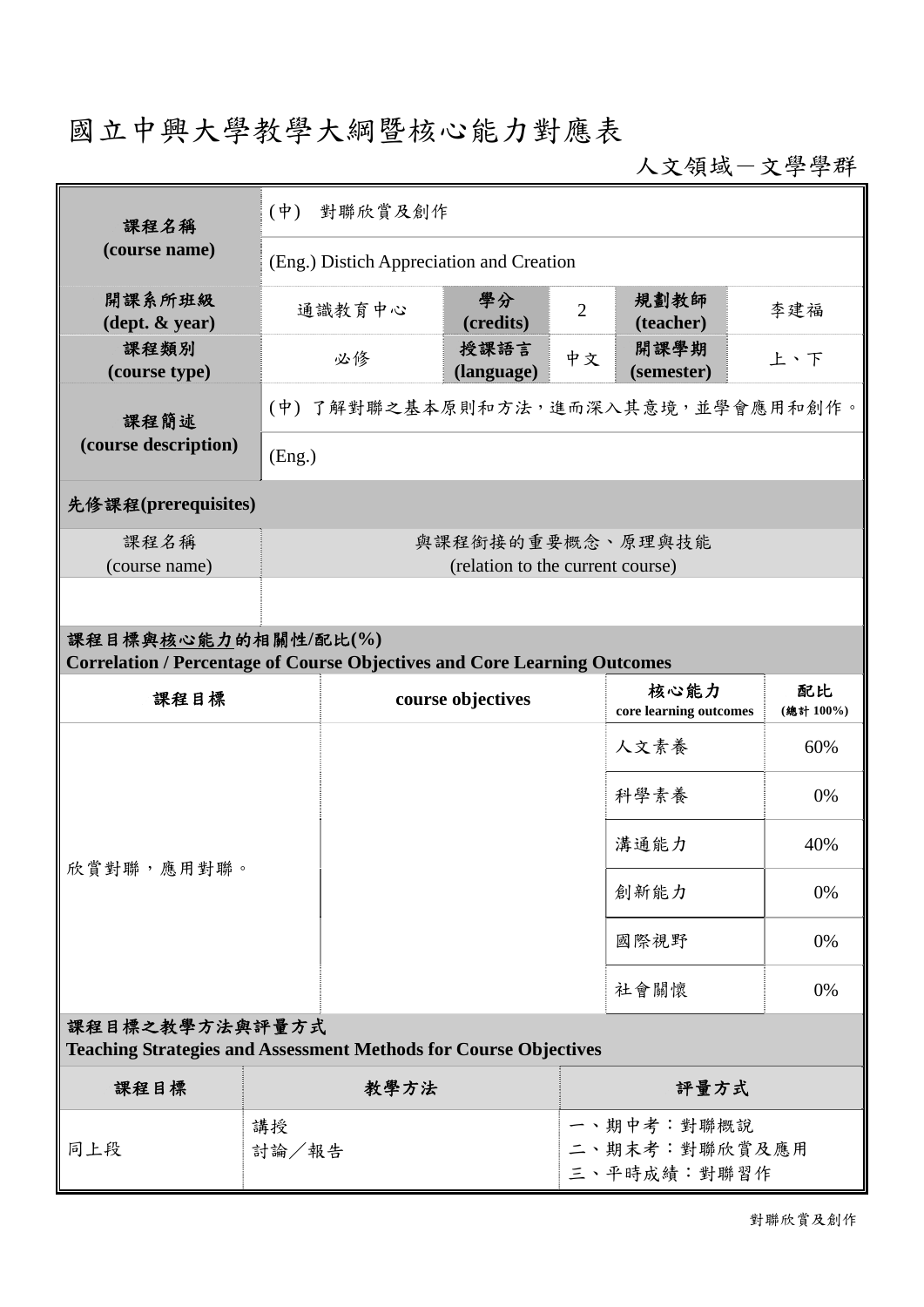## 授課內容(單元名稱與內容、習作**/**考試進度、備註) **(course content and homework/tests schedule)**  週次 授課大綱 教師姓名 1 對聯起源 キューマン インタントランド かんしゃ おおとこ かいしゃ かいしゃ あまま あまま かいしょう かいしょう かいしょう かいしょう かいしょう かいしょう 2 對聯分類 李建福 3 基本格律知識 李建福 4 基本格律知識 李建福 5 對仗原則 李建福 6 對仗原則 李建福 7 對仗方法 しょうしゃ しゅうしゃ しゅうしゃ かいしゃ かいしょう 李建福 8 對仗方法 李建福 9 期中考試 李建福 10 對聯舉例及欣賞 李建福 11 對聯舉例及欣賞 ファイン・ファイル ファイル かんしょう つうりょう 李建福 12 對聯舉例及欣賞 李建福 13 對聯舉例及欣賞 李建福 14 對聯習作及應用 あいしん かんしゃ かんしゃ かんしゃ あいちょう あいきょう 李建福 15 對聯習作及應用 李建福 16 對聯習作及應用 李建福 17 刘 對聯習作及應用 おおし おおし かいしん かいしょう かいしょう かいきょう あまい あまいち あまい あまい あまい かんきょう 18 期末考試 おおおし かんじょう かんじゅつ かんじょう かんきょう かいちょう 李建福 教科書**&**參考書目(書名、作者、書局、代理商、說明) **(textbook & other references)** 1. 楷城聯話 馬俊卿編著 臺北市:星光出版社,民國 69年3月 2. 中國文學的對句藝術 ﹝日﹞古田敬一著(東京風間書房,1982.2)、李淼中譯(吉林文史, 1989.7) 3. 祺齡,1994.9 臺灣正體字版 4. 對偶知識 馮興煒編著 旅游教育,1990.3 5. 詩文批評中的對偶範疇 張思齊著 文津,民 84.9 6. 對聯格律及撰法 孫天赦編著 貴州人民,1984.4,1990.10 三印,1996.10 二版(修訂本)四 印 7. 中國對聯譚概 常江著 華夏,1989.5

- 8. 對聯修辭藝術 王中安著 河南大學,1988.8
- 9. 名聯鑒賞辭典 顧平旦、常江、曾保泉主編 黃山書社,1988.11
- 10. 學習寫對聯 白化文著 上海辭書,1988.12